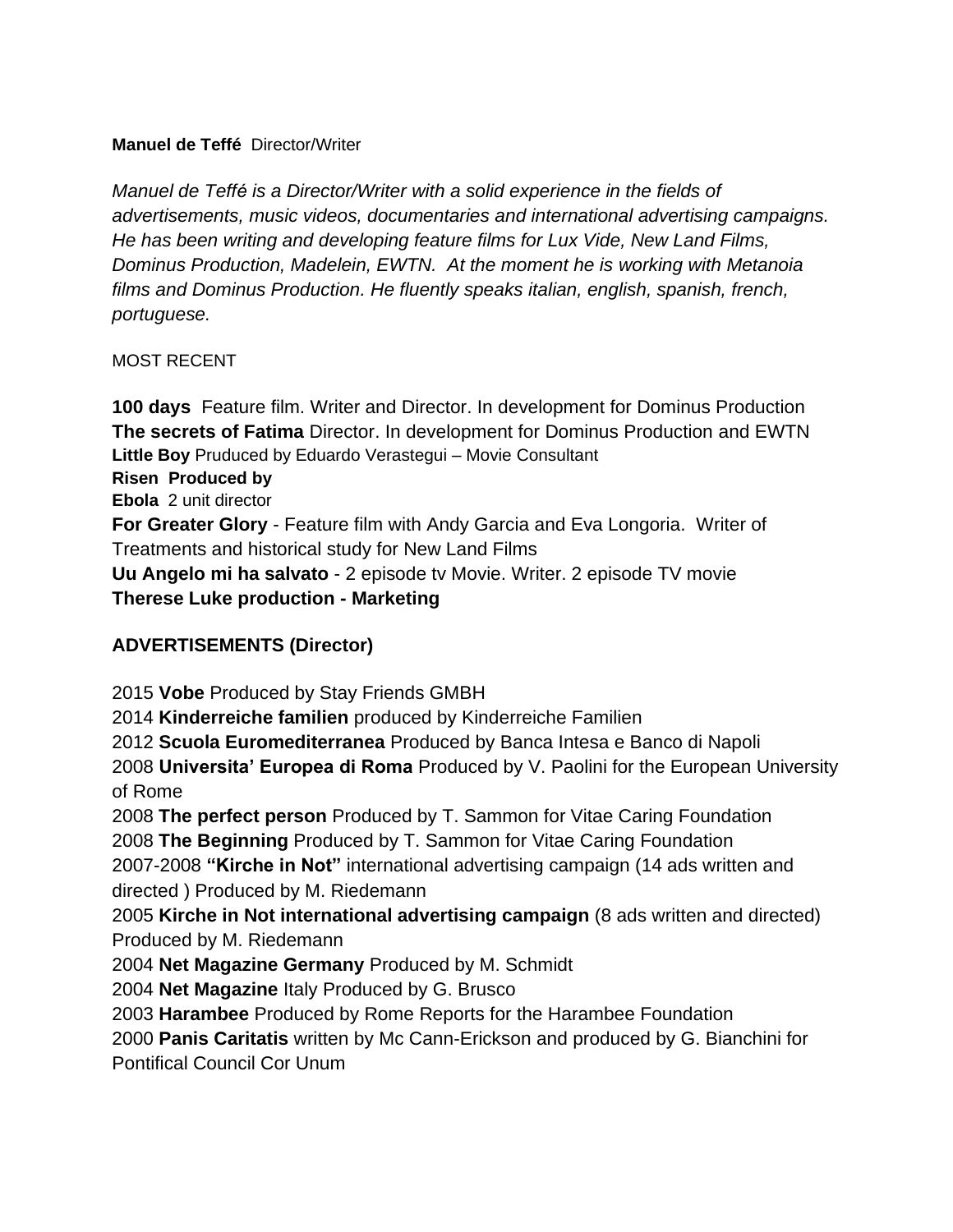#### **MUSIC VIDEOS** (Director)

**We sing Merry Merry Christmas** (Kisi Kids) Produced by Kisi Kids **Quanto amore c'è** (Giacomo Celentano) Produced by Santa Chiara Media Company **Brand New Day** (Roseanna) Produced by Mark Riedemann **God's plan** (Derek Ryan) Produced by Mark Riedemann **Beside You** (Mario Maneri) Produced by Mark Riedemann **Seduto ai piedi del mio cielo** (Jacopo Bettinotti) Produced by R. Tietto **2005 Head over heels** (Cardiac Move) Produced by M. Salord **2005 Crucifying you** (Raindown) Produced by John and R. Toone

2003 **Speed of Love** (WOT NXT) witten by Back Street Boys, Produced by G. Brown **10 music videos** (For american singer Angelina assembled in the concept DVD "The faithful") produced by M. Davis for Angelina productions

## **DOCUMENTARIES**

**Domes of Rome** Documentary film for Discovery Channel **B16 World Youth Day Live** Produced by Alexander Stolberg **JPII and the World Youth Day Cross** produced by Pontifical Council for the Laity **Harambee - All together for Africa** - Produced by Rome Reports Agency 2003 **FTL** for Televisione Svizzera di Lugano **Canonizacion** Produced by Jose Costa **Obra Nova** Produced by Moyses Azevedo **Panis caritatis** Produced by G. Bianchini for Pontical Council Cor Unum

1999 **3 documentaries for the acclaimed RAIUNO tv series "Cristiani"**: shot in Jerusalem, Isle of Rhodes, Beirut, produced by LUX VIDE 1998 **Il Progetto** docudrama produced by F. Pamphili for Morgan film

## **EVENTS**

2009 **1st of May Roman Concert** - Tv direction- produced by Comune di Roma

# **THEATRE**

Director:

1997 **Non credo esistano uomini come Clark Gable** Produced by Francesco Bellomo for Atlantide Entertainment